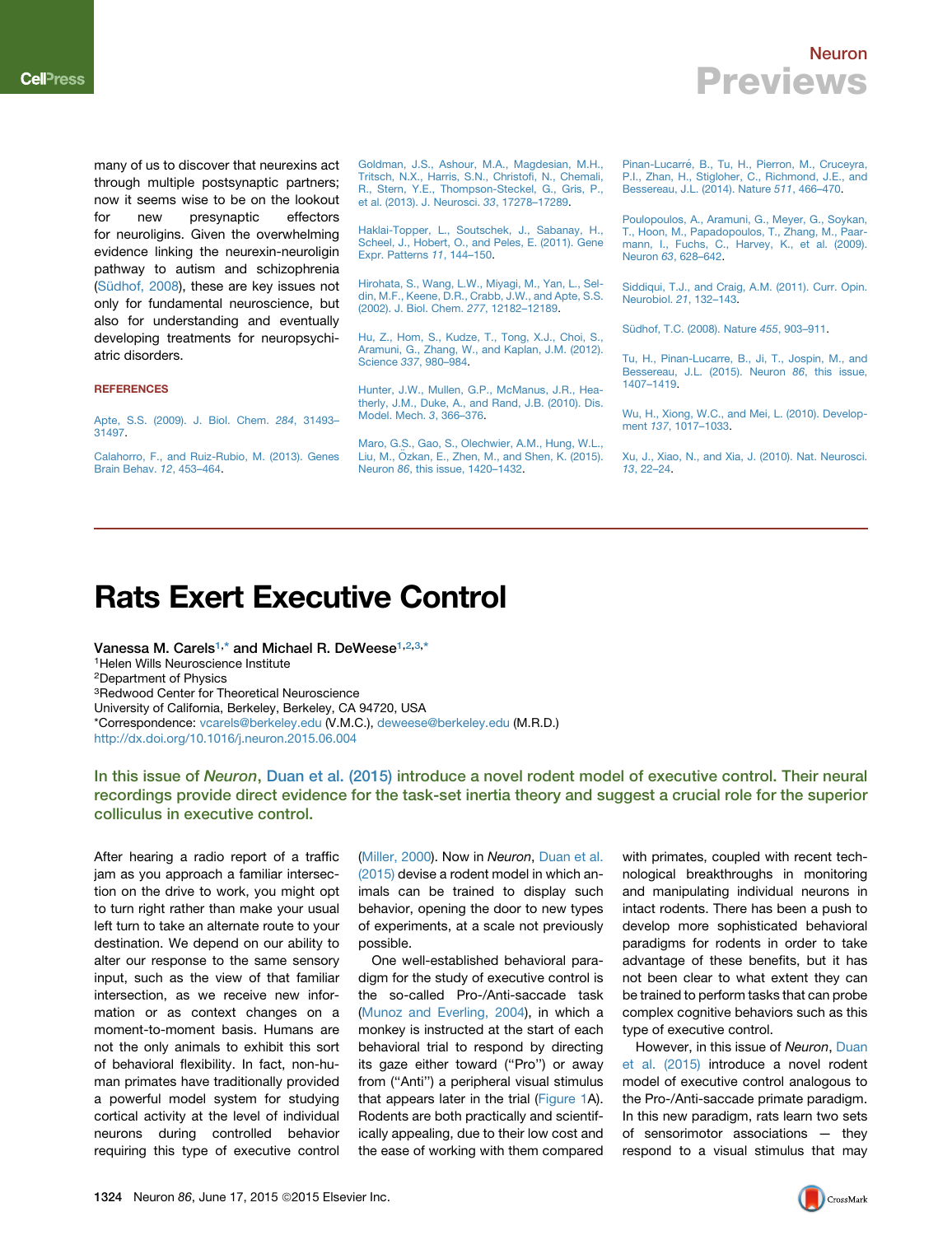## Neuron **Previews**

<span id="page-1-0"></span>

Figure 1. A Rodent Model of Rapid Sensorimotor Remapping Inspired by the well-established pro-/anti-saccade task used to study the roles of various brain regions such as the prefrontal cortex in executive control in non-human primates (A), [Duan et al. \(2015\)](#page-2-0) have developed a novel rodent paradigm (B) analogous to this task.

appear on the left or right either by orienting toward it ("Pro") or away from it (''Anti'') ([Figure 1B](#page-1-0)). This paradigm is particularly well suited for the study of rapid sensorimotor remapping, as a single-trial switch from Pro- to Anti-oriented responses requires the same stimulus to drive opposing behavioral responses on subsequent trials. Using an automated procedure, [Duan et al. \(2015\)](#page-2-0) are able to train  $\sim$ 80% of their subjects to switch rapidly between Pro and Anti responses, in both a block configuration and on a trial-by-trial basis.

One feature of this sort of rapid sensorimotor remapping is an impairment in performance, quantified by an increase in errors and/or reaction time, immediately following a sensorimotor association change. Interestingly, performance is impacted by an association change regardless of how well-cued the subject is to the correct association at the onset of the trial [\(Monsell 2003\)](#page-2-3). This performance deficit, known as "switch cost," is the focus of a large body of research on task switching in both human and non-human primates and has led to two major hypotheses as to its origin. The first, ''task set reconfiguration,'' asserts that the assembly of a new task set is the

cognitively demanding aspect of task switching and cannot be completed until the arrival of the sensory stimulus from the new task. In contrast, the second hypothesis, "task set inertia," assumes that the cognitive demand is greatest when dismantling the old task set [\(Allport](#page-2-4) [et al., 1994; Monsell et al., 2000\)](#page-2-4).

Notably, [Duan et al. \(2015\)](#page-2-0) observe behavioral asymmetries that are both indicative of the higher cognitive demand thought to be associated with Anti responses and consistent with switch cost asymmetries observed in human and non-human primates engaged in similar tasks [\(Weiler and Heath, 2012\)](#page-2-5). In addition to being learned more rapidly in isolation, Pro responses tend to be faster and more accurate than Anti responses (Figures 2A and 3A in [Duan et al., 2015](#page-2-0)). Additionally, the reduction in performance accuracy on the first trial of a new block was significantly larger when switching from Anti to Pro relative to the switch from Pro to Anti, and animals were significantly slower to respond on the first trial of a new Pro block (Figures 3D and 3E in [Duan et al., 2015\)](#page-2-0). These results indicate that the Anti task is more difficult than Pro, and they show that switching from the more difficult to

the easier task does indeed result in a larger switch cost.

One benefit of a rodent model for a complex cognitive ability such as executive control is that it allows for direct manipulations of neural activity at the circuit level across many subjects. To investigate neural mechanisms relevant to the observed behaviors, [Duan et al. \(2015\)](#page-2-0) conducted reversible inactivations of two brain areas likely to be involved in Pro-/Anti-saccade responses by delivering the GABA-A agonist muscimol via bilaterally implanted cannulae in the superior colliculus (SC) and prelimbic cortex (PL), a part of the medial prefrontal cortex (mPFC). The superior colliculus is a midbrain structure with input layers that receive connections from a majority of retinal ganglion cells and project to motor output layers and is known to be involved in the generation of saccades and in visual orienting behavior in general [\(Felsen and](#page-2-6) [Mainen, 2008\)](#page-2-6). As such, it is well positioned to drive rapid responses toward a visual target, as in the Pro task. The mPFC has been shown to be involved in Anti responding in both humans and non-human primates engaged in the Pro-/Anti-saccade task [\(Munoz and Ever](#page-2-2)[ling, 2004](#page-2-2)). In the rat, the PL region of the mPFC appears to play a role in the inhibition of incorrect responses and top-down control of behavior in general [\(Narayanan](#page-2-7) [et al., 2006; Rich and Shapiro 2009](#page-2-7)) and is therefore a good candidate structure to drive performance on the presumably more cognitively demanding Anti task. Based on these observations, [Duan](#page-2-0) [et al. \(2015\)](#page-2-0) hypothesized that SC inactivation would selectively impair performance on the Pro task, while PL inactivation would impair Anti performance and leave Pro performance intact.

As predicted, PL inactivation did preferentially impact performance on the Anti task. Although both Pro and Anti performance were negatively affected by either unilateral or bilateral muscimol infusion to the PL, Anti performance was substantially more impaired (Figures 6C, 7Aii, and 7Cii in [Duan et al., 2015\)](#page-2-0). The results from SC inactivation were much more surprising. Unilateral SC inactivation impaired orientation contralateral to the inactivated side and improved orientation responses ipsilateral to the inactivated side, regardless of the task being